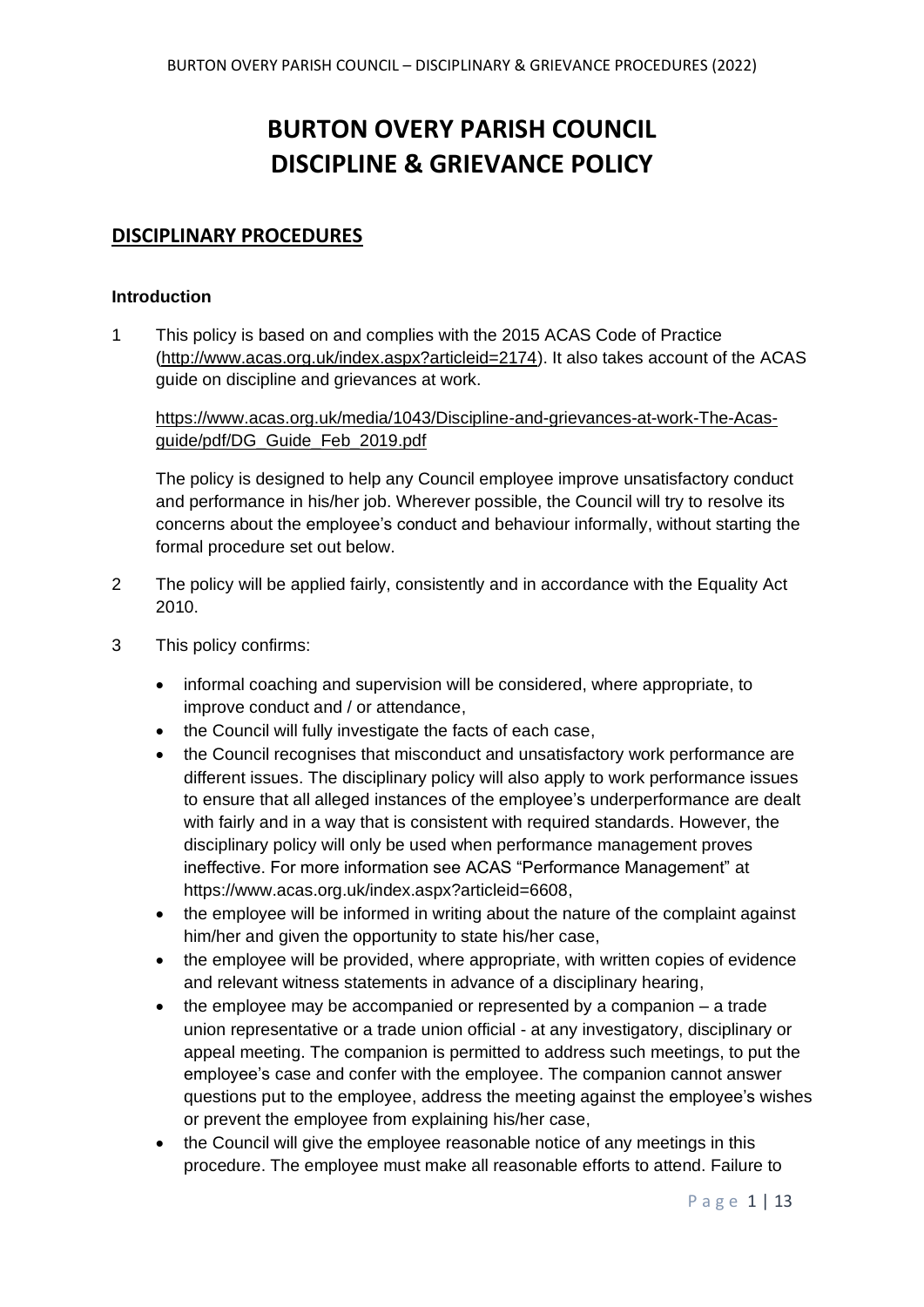attend any meeting may result in it going ahead and a decision being taken. If the employee does not attend a meeting, they will be given the opportunity to be represented and to make written submissions,

- if the employee's companion is not available for the proposed date of the meeting, the employee can request a postponement and can propose an alternative date that is within five working days of the original meeting date unless it is unreasonable not to propose a later date,
- any changes to specified time limits in the Council's procedure must be agreed by the employee and the Council,
- information about the employee's disciplinary matter will be restricted to those involved in the disciplinary process. A record of the reason for disciplinary action and the action taken by the Council is confidential to the employee. The employee's disciplinary records will be held by the Council in accordance with the General Data Protection Regulation (GDPR),
- audio or video recordings of the proceedings at any stage of the disciplinary procedure are prohibited, unless agreed by all affected parties as a reasonable adjustment that takes account of an employee's medical condition,
- the employee has the right to appeal against any disciplinary decision. The appeal decision is final,
- if the employee is already subject to the Council's disciplinary procedure and raises a grievance, the grievance will normally be heard after the completion of the disciplinary procedure,
- disciplinary action taken by the Council can include a written warning, final written warning or dismissal,
- this procedure may be implemented at any stage if the employee's alleged misconduct warrants this,
- except for gross misconduct when the employee may be dismissed without notice, the Council will not dismiss the employee on the first occasion that it decides there has been misconduct,
- if the employee is suspended following allegations of misconduct, it will be on full pay and only for such time as is necessary. Suspension is not a disciplinary sanction. The Council will write to the employee to confirm any period of suspension and the reasons for it,
- the Council may consider mediation at any stage of the disciplinary procedure where appropriate (for example where there have been communication breakdowns or allegations of bullying or harassment). Mediation is a dispute resolution process that requires the consent of affected parties.

# **Examples of misconduct**

- 4 Misconduct is employee behaviour that can lead to the employer taking disciplinary action. The following list contains some examples of misconduct: The list is not exhaustive.
	- unauthorised absence,
	- poor timekeeping,
	- misuse of the Council's resources and facilities including telephone, email and internet,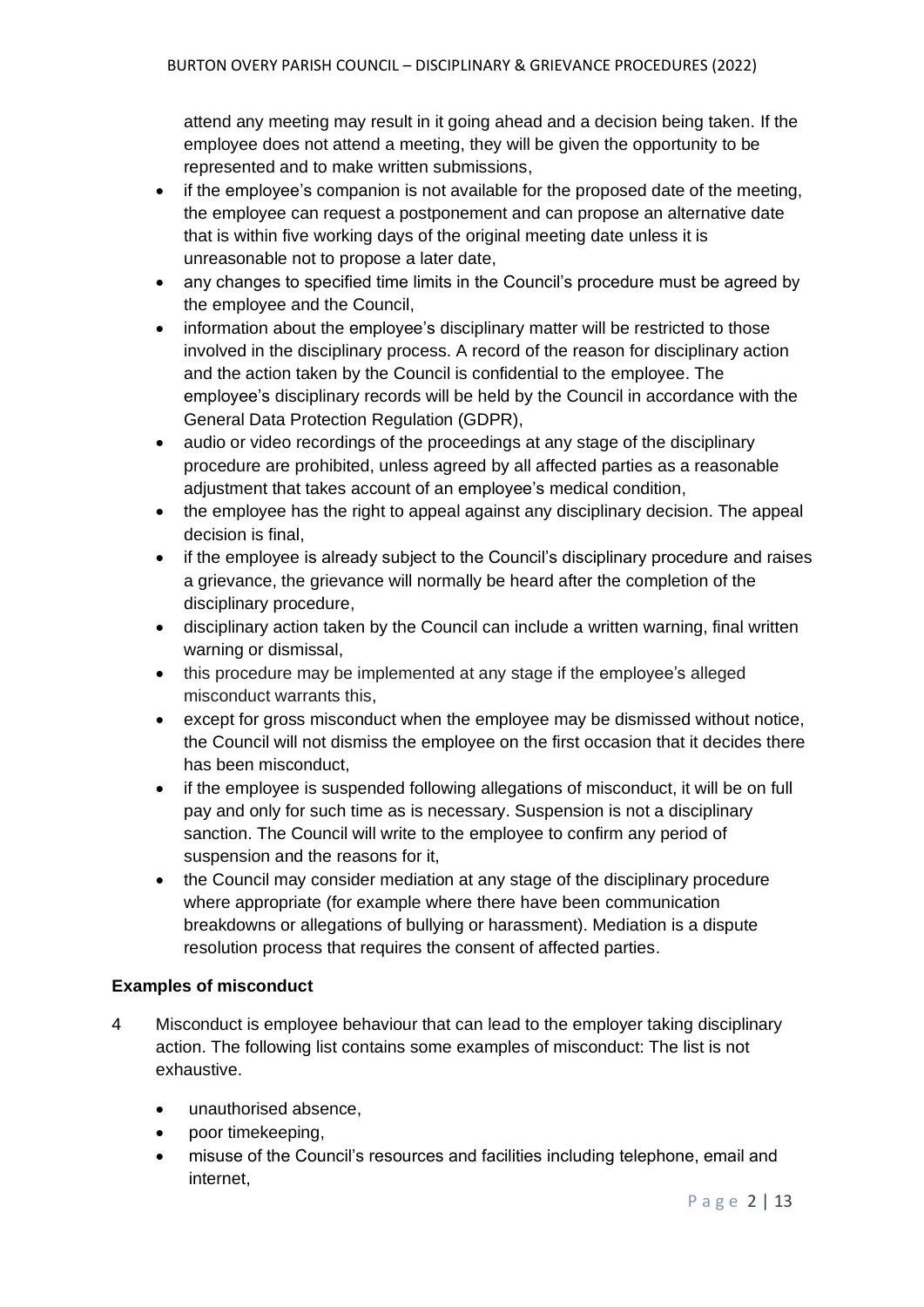- inappropriate behaviour,
- refusal to follow reasonable instructions.
- breach of health and safety rules.

#### **Examples of gross misconduct**

- 5 Gross misconduct is misconduct that is so serious that it is likely to lead to dismissal without notice. The following list contains some examples of gross misconduct: The list is not exhaustive
	- bullying, discrimination and harassment,
	- incapacity at work because of alcohol or drugs,
	- violent behaviour,
	- fraud or theft.
	- gross negligence,
	- gross insubordination,
	- serious breaches of council policies and procedures e.g., the Health and Safety Policy, Equality and Diversity Policy, Data Protection Policy and any policies regarding the use of information technology,
	- serious and deliberate damage to property,
	- use of the internet or email to access pornographic, obscene or offensive material disclosure of confidential information.

#### **Suspension**

- 6 If allegations of gross misconduct or serious misconduct are made, the Council may suspend the employee while further investigations are carried out. Suspension will be on full pay. Suspension does not imply any determination of guilt or innocence, as it is merely a measure to enable further investigation.
- 7 While on suspension, the employee is required to be available during normal hours of work in the event that the Council needs to make contact. The employee must not contact or attempt to contact or influence anyone connected with the investigation in any way or to discuss this matter with any councillor.
- 8 The employee must not attend work. The Council will make arrangements for the employee to access any information or documents required to respond to any allegations.

#### **Examples of unsatisfactory work performance**

- 9 The following list contains some examples of unsatisfactory work performance. The list is not exhaustive.
	- inadequate application of management instructions/office procedures,
	- inadequate IT skills,
	- unsatisfactory communication skills.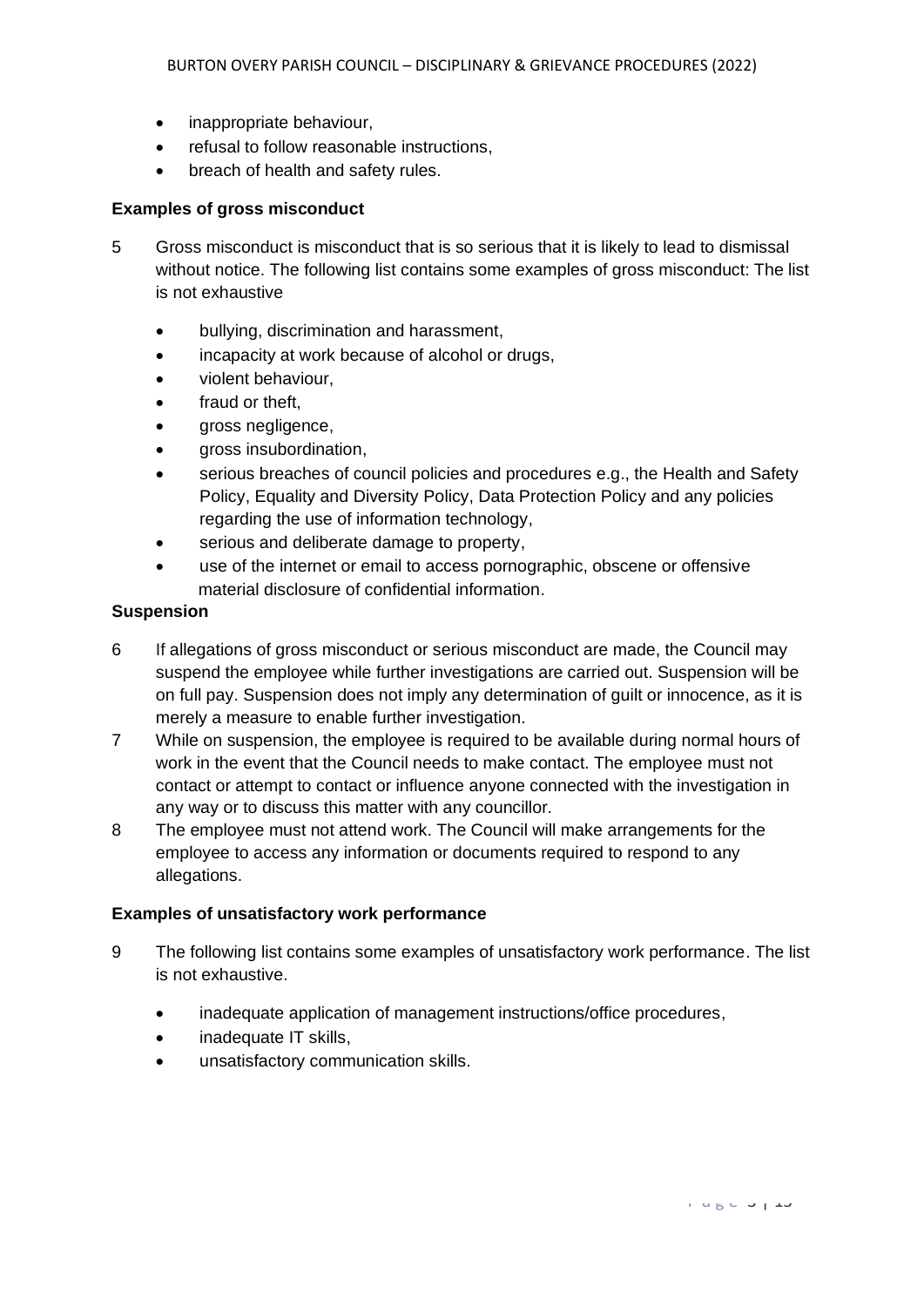## **The Procedure**

- 10 Preliminary enquiries*.* The Council may make preliminary enquiries to establish the basic facts of what has happened in order to understand whether there may be a case to answer under the disciplinary procedure. If the Council believes there may be a disciplinary case to answer, the Council may initiate a more detailed investigation undertaken to establish the facts of a situation or to establish the perspective of others who may have witnessed misconduct.
- 11 Informal Procedures. Where minor concerns about conduct become apparent, it is the Chairperson's responsibility to raise this with the employee and clarify the improvements required. A file note will be made and kept by the Chairperson. The informal discussions are not part of the formal disciplinary procedure. If the conduct fails to improve, or if further matters of conduct become apparent, the Chairperson may decide to formalise the discussions and invite the employee to a first stage disciplinary hearing.

## **Disciplinary investigation**

- 12 A formal disciplinary investigation may sometimes be required to establish the facts and whether there is a disciplinary case to answer.
- 13 If a formal disciplinary investigation is required, the Council will appoint an Investigator who will be responsible for undertaking a fact-finding exercise to collect all relevant information. The Investigator will be independent and will normally be a councillor. If the Council considers that there are no councillors who are independent (for example, because they all have direct involvement in the allegations about the employee), it will appoint someone from outside the Council. The Investigator will be appointed as soon as possible after the allegations have been made. The Council will inform the Investigator of the terms of reference of the investigation. The terms of reference should specify:
	- the allegations or events that the investigation is required to examine,
	- whether a recommendation is required,
	- how the findings should be presented; for example, an investigator will often be required to present the findings in the form of a written report,
	- who the findings should be reported to and who to contact for further direction if unexpected issues arise or advice is needed.
- 14 The Investigator will be asked to submit their findings within 20 working days of appointment where possible. In cases of alleged unsatisfactory performance or of allegations of minor misconduct, the appointment of an investigator may not be necessary and the Council may decide to commence disciplinary proceedings at the next stage - the disciplinary meeting (see below).
- 15 The Council will notify the employee in writing of the alleged misconduct and details of the person undertaking the investigation. The employee may be asked to meet an investigator as part of the disciplinary investigation. The employee will be given sufficient notice of the meeting with the Investigator so that he/she has reasonable time to prepare for it. The letter will explain the investigatory process and that the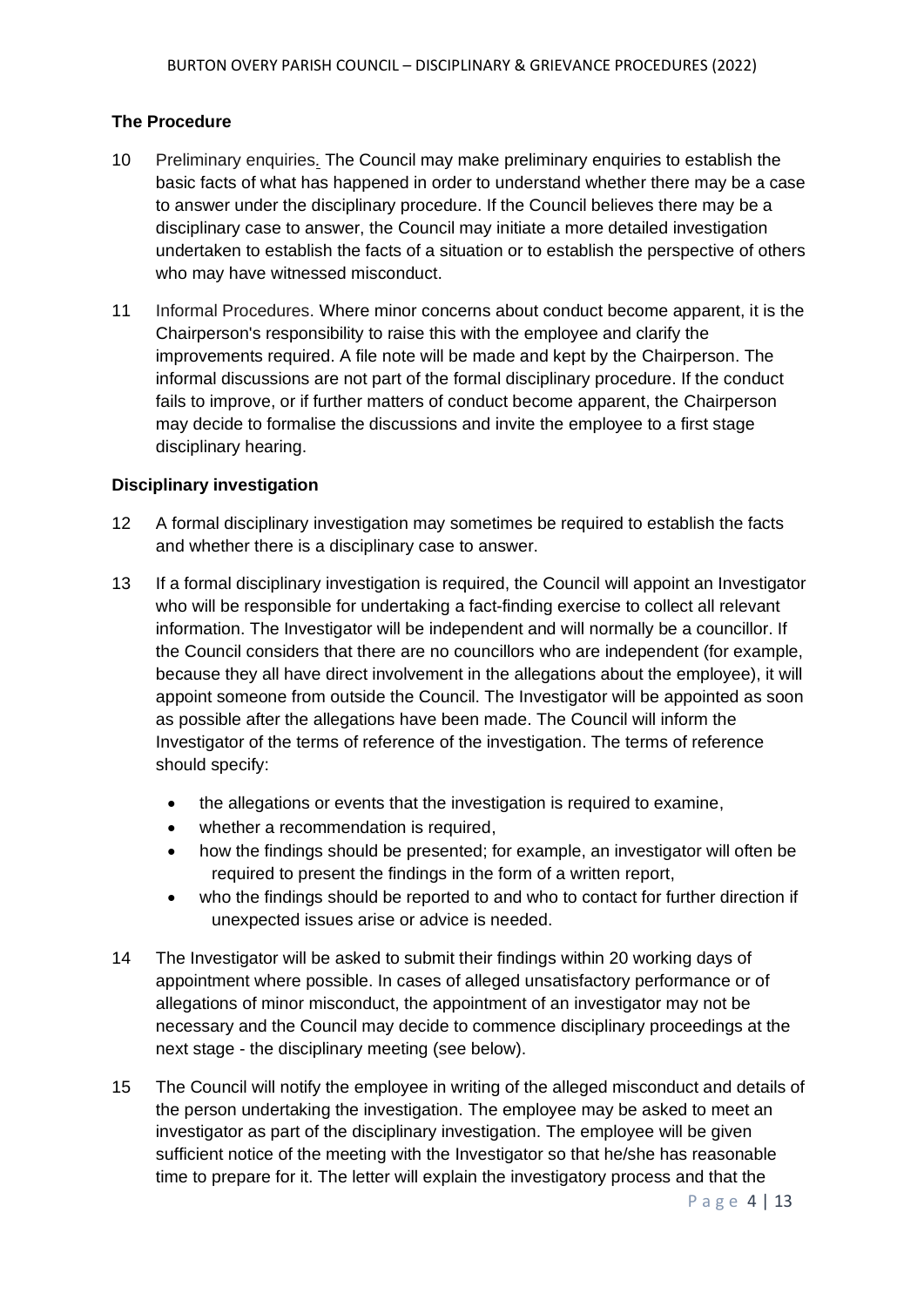meeting is part of that process. The employee will be provided with a copy of the Council's disciplinary procedure. The Council will also inform the employee that when he/she meets with the Investigator, he/she will have the opportunity to comment on the allegations of misconduct.

- 16 The employee may be accompanied or represented by a trade union representative or a trade union official at any investigatory meeting.
- 17 If there are other persons (e.g., councillors, members of the public or the Council's contractors) who can provide relevant information, the Investigator should try to obtain it from them in advance of the meeting with the employee.
- 18 The Investigator has no authority to take disciplinary action. His/her role is to establish the facts of the case as quickly as possible and prepare a report that recommends to the Council whether or not disciplinary action should be considered under the policy.
- 19 The Investigator's report will contain his/her recommendations and the findings on which they were based. He/she will recommend either:
	- a) the employee has no case to answer and there should no further action under the Council's disciplinary procedure
	- b) the matter is not serious enough to justify further use of the disciplinary procedure and can be dealt with informally or
	- c) the employee has a case to answer and a formal hearing should be convened under the Council's disciplinary procedure.
- 20 The Investigator will submit the report to the Council which will decide whether further action will be taken.
- 21 If the Council decides that it will not take disciplinary action, it may consider whether mediation would be appropriate in the circumstances.

# **The disciplinary meeting**

- 22 If the Council decides that there is a case to answer, it will appoint a staffing committee of three councillors to formally hear the allegations. The staffing committee will appoint a chairman from one of its members. The Investigator shall not sit on the committee.
- 23 No councillor with direct involvement in the matter shall be appointed to the committee. The employee will be invited, in writing, to attend a disciplinary meeting. The committee's letter will confirm the following:
	- the names of its chairman and other two members,
	- details of the alleged misconduct, its possible consequences and the employee's statutory right to be accompanied at the meeting,
	- a copy of the information provided to the committee which may include the investigation report, supporting evidence and a copy of the Council's disciplinary procedure,
	- the time and place for the meeting. The employee will be given reasonable notice of the hearing so that he /she has sufficient time to prepare for it,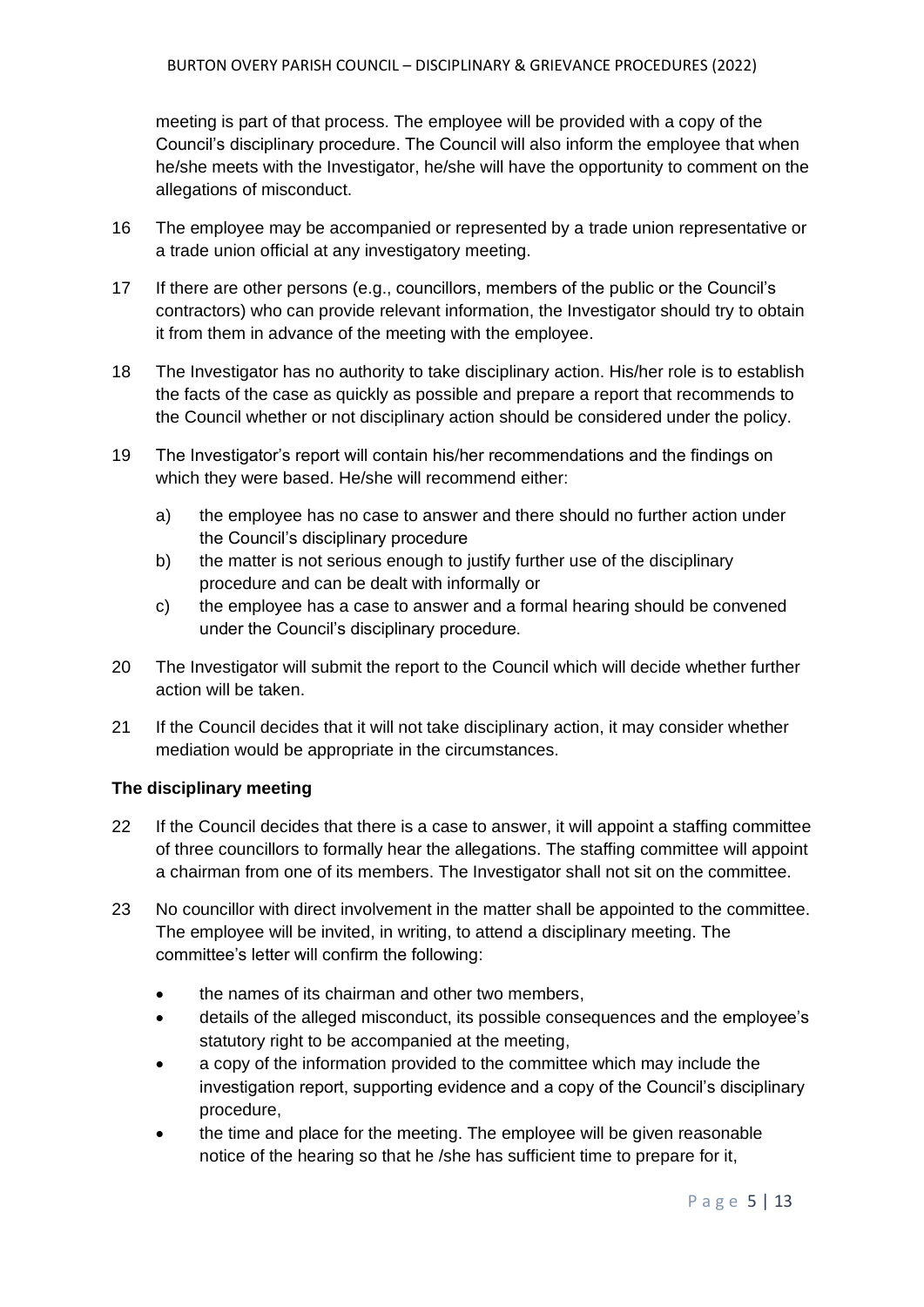- that witnesses may attend on the employee's and the Council's behalf and that both parties should inform each other of their witnesses' names at least two working days before the meeting,
- that the employee may be accompanied by a companion a trade union representative or a trade union official.
- 24 The purpose of the disciplinary meeting hearing is for the allegations to be put to the employee and then for the employee to give their perspective. It will be conducted as follows:
	- the Chairperson will introduce the members of the committee to the employee and explain the arrangements for the hearing,
	- the Chairperson will set out the allegations and invite the Investigator to present the findings of the investigation report (if there has been a previous investigation),
	- the Chairperson will invite the employee to present their account,
	- the employee (or the companion) will set out his/her case and present evidence (including any witnesses and/or witness statements),
	- any member of the committee and the employee (or the companion) may question the Investigator and any witness,
	- the employee (or companion) will have the opportunity to sum up.
- 25 The Chairperson will provide the employee with the committee's decision with reasons, in writing, within five working days of the meeting. The Chairperson will also notify the employee of the right to appeal the decision.
- 26 The disciplinary meeting may be adjourned to allow matters that were raised during the meeting to be further investigated by the committee.

# **Disciplinary actions**

27 If the committee decides that there should be disciplinary action, it may be any of the following three options:

# **First written warning**

If the employee's conduct has fallen beneath acceptable standards, a first written warning will be issued. A first written warning will set out:

- the reason for the written warning, the improvement required (if appropriate) and the time period for improvement,
- that further misconduct/failure to improve will result in more serious disciplinary action,
- the employee's right of appeal,
- that a note confirming the written warning will be placed on the employee's personnel file, that a copy will be provided to the employee and that the warning will remain in force for a specified period of time (e.g., 12 months).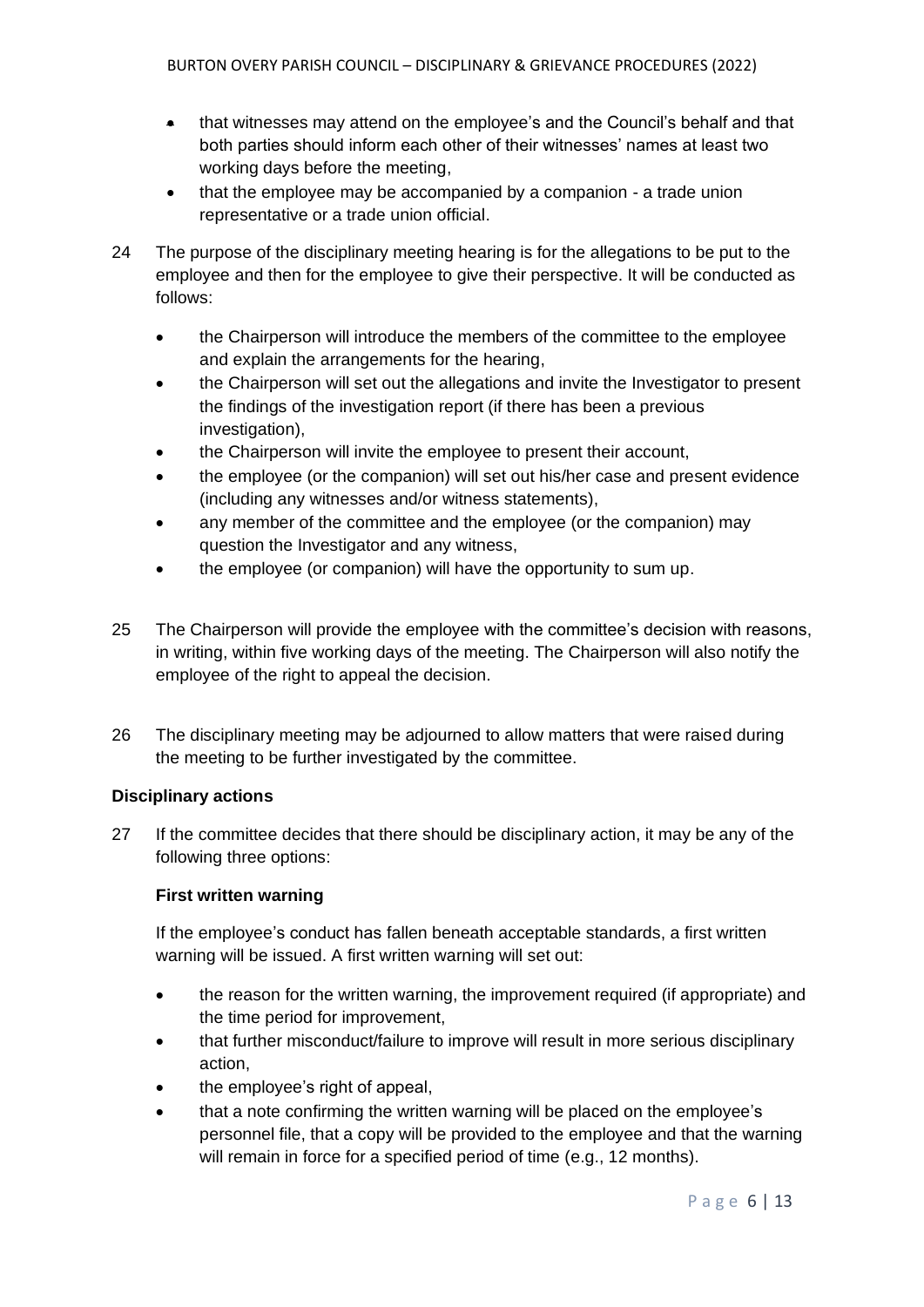## **Final written warning**

If the offence is sufficiently serious, or if there is further misconduct or a failure to improve sufficiently during the currency of a prior warning, the employee will be given a final written warning. A final written warning will set out:

- the reason for the final written warning, the improvement required (if appropriate) and the time period for improvement,
- that further misconduct/failure to improve will result in more serious disciplinary action up to and including dismissal,
- the employee's right of appeal
- that a note confirming the final written warning will be placed on the employee's personnel file, that a copy will be provided to the employee and that the warning will remain in force for a specified period of time (e.g., 12 months).

#### **Dismissal**

The Council may dismiss:

- for gross misconduct,
- if there is no improvement within the specified time period, in the conduct which has been the subject of a final written warning,
- if another instance of misconduct has occurred and a final written warning has already been issued and remains in force.

The Council will consider very carefully a decision to dismiss. If an employee is dismissed, he/she will receive a written statement of the reasons for his/her dismissal, the date on which the employment will end and details of his/her right of appeal. If the committee decides to take no disciplinary action, no record of the matter will be retained on the employee's personnel file. Action taken as a result of the disciplinary meeting will remain in force unless it is modified as a result of an appeal.

#### **The appeal**

- 28 An employee who is the subject of disciplinary action will be notified of the right of appeal. His/her written notice of appeal must be received by the Council within five working days of receiving written notice of the disciplinary action and must specify the grounds for appeal.
- 29 The grounds for appeal include;
	- a failure by the Council to follow its disciplinary policy,
	- the committee's disciplinary decision was not supported by the evidence,
	- the disciplinary action was too severe in the circumstances of the case,
	- hew evidence has come to light since the disciplinary meeting.
- 30 Where possible, the appeal should be heard by a panel of three members of the Council who have not previously been involved in the case. This includes the Investigator. However, for a small employer like the parish council this is not possible. Under ACAS Guidelines for small Employers, if an organisation only has the same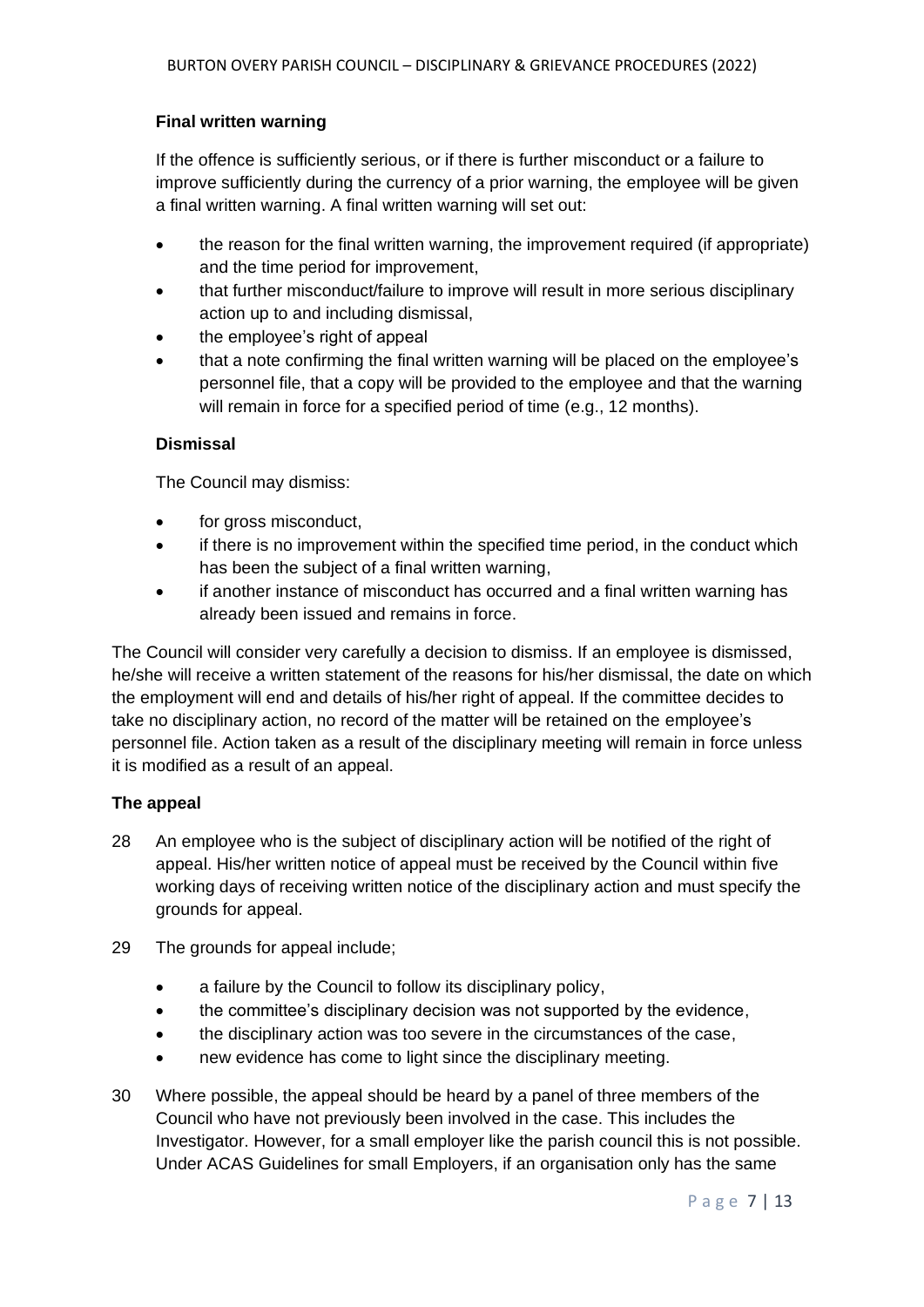managers available to conduct an Appeal, as held the disciplinary, it would be appropriate for those three managers to do so. They would need to be able to demonstrate that they had conducted the Appeal in as impartial a manner as possible under the circumstances.

- 31 The employee will be notified, in writing, within 10 working days of receipt of the notice of appeal of the time, date and place of the appeal meeting. The employee will be advised that he/she may be accompanied by a companion - a trade union representative or a trade union official.
- 32 At the appeal meeting, the Chairperson will:
	- a) introduce the panel members to the employee,
	- b) explain the purpose of the meeting, which is to hear Clerk's reasons for appealing against the disciplinary decision,
	- c) explain the action that the appeal panel may take.
- 33 The employee (or companion) will be asked to explain the grounds for appeal.
- 34 The Chairperson will inform the employee that he/she will receive the decision and the panel's reasons, in writing, usually within five working days of the appeal hearing.
- 35 The appeal panel may decide to uphold the disciplinary decision of the staffing committee, substitute a less serious sanction or decide that no disciplinary action is necessary. If it decides to take no disciplinary action, no record of the matter will be retained on the employee's personnel file.
- 36 If an appeal against dismissal is upheld, the employee will be paid in full for the period from the date of dismissal and continuity of service will be preserved.
- 37 The appeal panel's decision is final.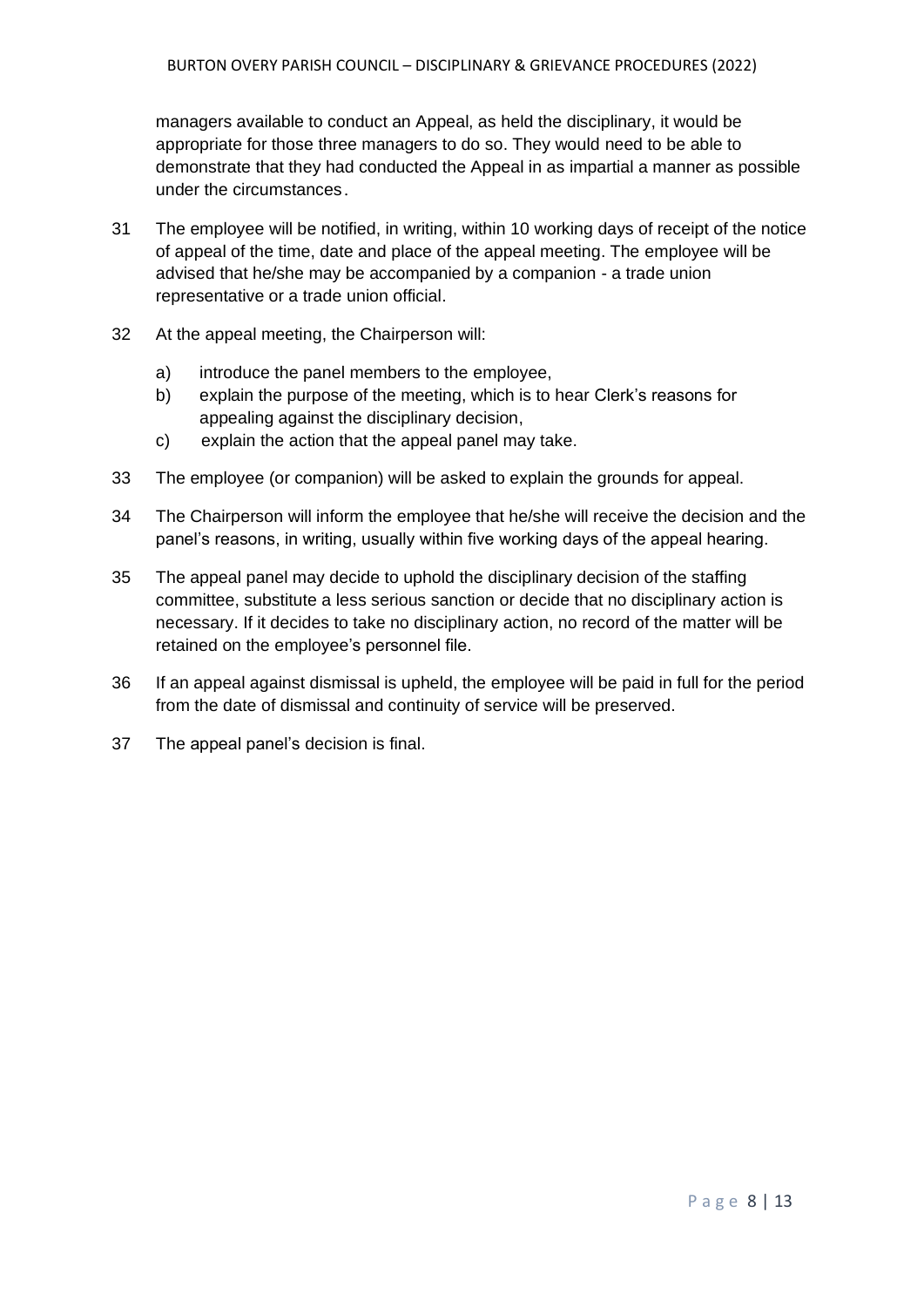# **GRIEVANCE PROCEDURES**

#### **Introduction**

- 1. This policy is also based on and complies with the 2015 ACAS Code of Practice [\(http://www.acas.org.uk/index.aspx?articleid=2174.](http://www.acas.org.uk/index.aspx?articleid=2174) It also takes account of the ACAS guide on discipline and grievances at work: - [\(https://www.acas.org.uk/media/1043/Discipline-and-grievances-at-work-The-Acas](https://www.acas.org.uk/media/1043/Discipline-and-grievances-at-work-The-Acas-guide/pdf/DG_Guide_Feb_2019.pdf)[guide/pdf/DG\\_Guide\\_Feb\\_2019.pdf](https://www.acas.org.uk/media/1043/Discipline-and-grievances-at-work-The-Acas-guide/pdf/DG_Guide_Feb_2019.pdf) ).
- 2. It aims to encourage and maintain good relationships between the Council and its employees by treating grievances seriously and resolving them as quickly as possible. It sets out the arrangements for an employee to raise his/her concerns, problems or complaints about their employment with the Council. The policy will be applied fairly, consistently and in accordance with the Equality Act 2010.
- 3. Many problems can be raised and settled during the course of everyday working relationships. The employee should aim to settle most grievances informally with the Chairperson of the Council.
- 4. This policy confirms:
	- The employee has the right to be accompanied or represented at a grievance meeting or appeal by a companion who can be a trade union representative or a trade union official. This includes any meeting held with them to hear about, gather facts about, discuss, consider or resolve their grievance. The companion will be permitted to address the grievance/appeal meetings, to present the employee's case for his /her grievance/appeal and to confer with the employee. The companion cannot answer questions put to the employee, address the meeting against the employee's wishes or prevent the employee from explaining his/her case.
	- the Council will give the employee reasonable notice of the date of the grievance/appeal meetings. The employee and his/her companion must make all reasonable efforts to attend. If the companion is not available for the proposed date of the meeting, the employee can request a postponement and can propose an alternative date that is within five working days of the original meeting date unless it is unreasonable not to propose a later date.
	- any changes to specified time limits must be agreed by the employee and the Council.
	- the employee has the right to appeal against the decision about his/her grievance. The appeal decision is final.
	- information about the employee's grievance will be restricted to those involved in the grievance process. A record of the reason for the grievance, its outcome and action taken is confidential to the employee. The employee's grievance records will be held by the Council in accordance with the General Data Protection Regulation (GDPR).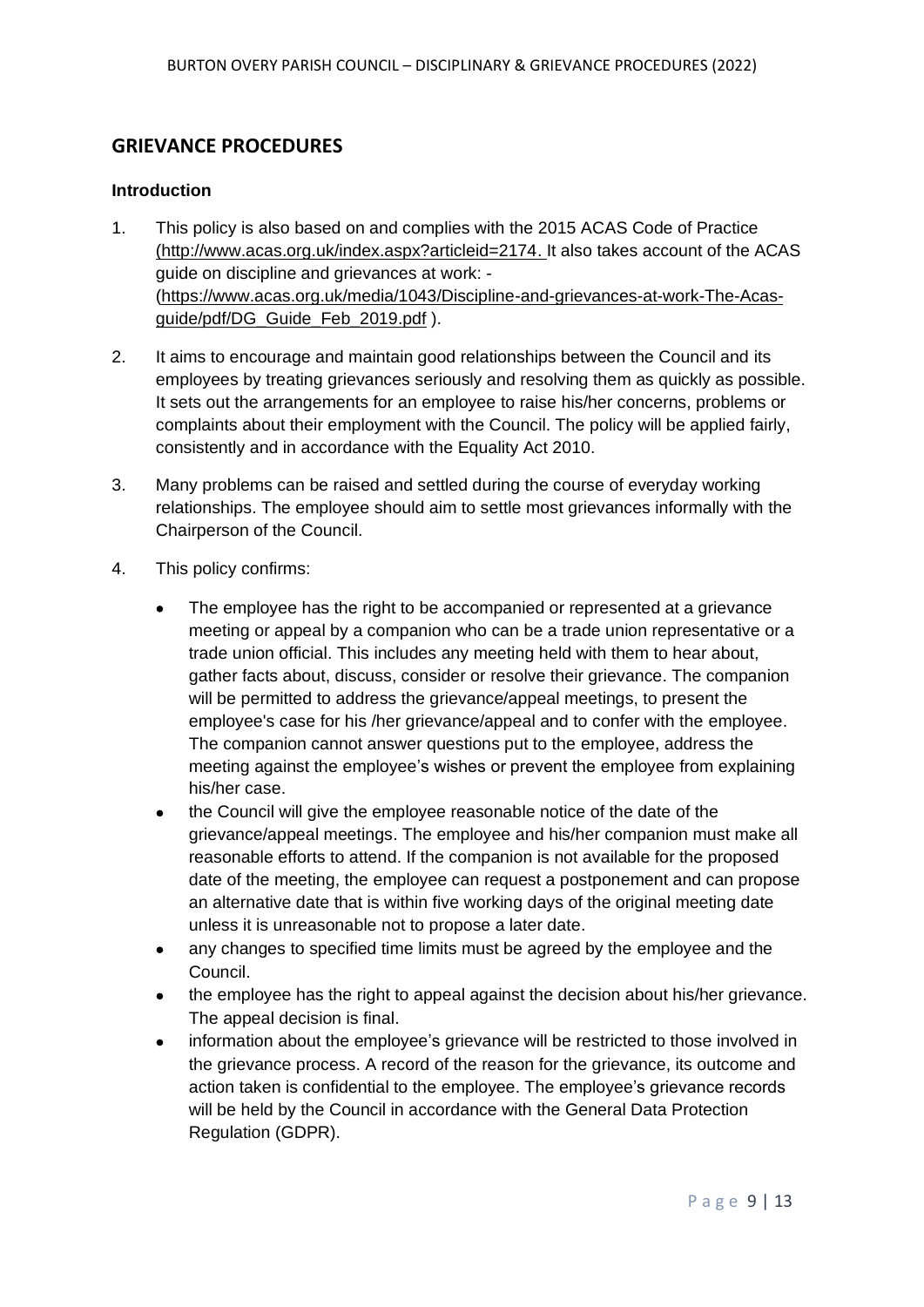- audio or video recordings of the proceedings at any stage of the grievance procedure are prohibited, unless agreed by all affected parties as a reasonable adjustment that takes account of an employee's medical condition.
- if the employee is already subject to a disciplinary process and raises a grievance, the grievance will normally be heard after completion of the disciplinary procedure
- if a grievance is not upheld, no disciplinary action will be taken against the employee if he/she raised the grievance in good faith.
- the Council may consider mediation at any stage of the grievance procedure where appropriate, (for example where there have been communication breakdowns or allegations of bullying or harassment). Mediation is a dispute resolution process which requires the consent of affected parties.
- the employee can use all stages of the grievance procedure if the complaint is not a code of conduct complaint about a councillor. The employee can use the informal stage of the council's grievance procedure (see below) to deal with all grievance issues, including a complaint about a councillor The employee cannot use the formal stages of the council's grievance procedure for a code of conduct complaint about a councillor. If the complaint about the councillor is not resolved at the informal stage, the employee can contact the Chairperson of the Council who will inform the employee whether or not the complaint can be dealt with under the code of conduct. If it does not concern the code of conduct, the employee can make a formal complaint under the council's grievance procedure (see below)
- If the grievance is a code of conduct complaint against a councillor, the employee cannot proceed with it beyond the informal stage of the council's grievance procedure. However, whatever the complaint, the council has a duty of care to employees. It must take all reasonable steps to ensure employees have a safe working environment, for example by undertaking risk assessments, by ensuring employees and councillors are properly trained and by protecting employees from bullying, harassment and all forms of discrimination
- If an employee considers that the grievance concerns his or her safety within the working environment, whether or not it also concerns a complaint against a councillor, the employee should raise these safety concerns with the Chairperson of the Council at the informal stage of the grievance procedure. The council will consider whether it should take further action in this matter in accordance with its employment policies (the Health and Safety policy and Equality & Diversity policy) and in accordance with the code of conduct regime.

#### **Informal grievance procedure**

5. The Council and its employees benefit if grievances are resolved informally and as quickly as possible. As soon as a problem arises, the employee should raise it with the Chairperson of the Council to see if an informal solution is possible. Both should try to resolve the matter at this stage. If the employee does not want to discuss the grievance with the Chairperson (for example, because it concerns the Chairperson), the employee should contact another councillor. If the employee's complaint is about a councillor, it may be appropriate to involve that councillor at the informal stage. This will require both the employee's and the councillor's consent.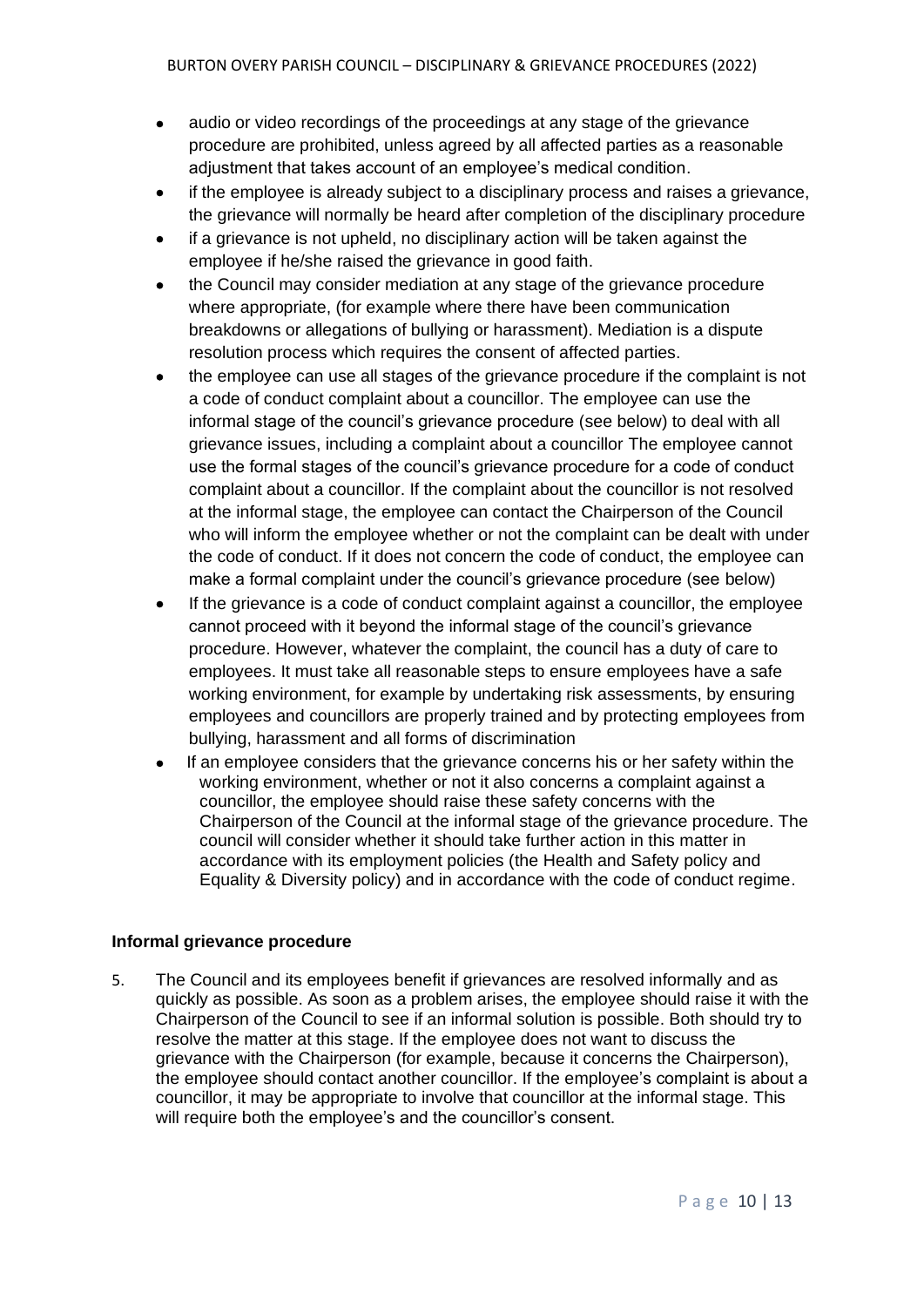## **Formal grievance procedure**

- 6. If it is not possible to resolve the grievance informally and the employee's complaint is not one that should be dealt with as a code of conduct complaint (see above), the employee may submit a formal grievance. It should be submitted in writing to the Chairperson of the staffing committee, set up by the Council when the grievance is first raised.
- 7. No councillor with direct involvement in the matter shall be appointed to the committee.

#### **Investigation**

- 8. If the committee decides that it is appropriate, (e.g., if the grievance is complex), it may appoint an investigator to carry out an investigation before the grievance meeting to establish the facts of the case. The investigation may include interviews (e.g., the employee submitting the grievance, councillors or members of the public).
- 9. The investigator will summarise their findings (usually within an investigation report) and present their findings to the committee.

#### **Notification**

- 10. Within 10 working days of the Council receiving the employee's grievance (this may be longer if there is an investigation), the employee will normally be asked, in writing, to attend a grievance meeting. The written notification will include the following:
	- the names of its chairperson and other members,
	- the date, time and place for the meeting. The employee will be given reasonable notice of the meeting which will normally be within 25 working days of when the Council received the grievance,
	- the employee's right to be accompanied by a trade union representative or a trade union official,
	- a copy of the Council's grievance policy,
	- confirmation that, if necessary, witnesses may attend (or submit witness statements) on the employee's behalf and that the employee should provide the names of his/her witnesses as soon as possible before the meeting,
	- confirmation that the employee will provide the Council with any supporting evidence in advance of the meeting, usually with at least two days' notice,
	- findings of the investigation if there has been an investigation,
	- an invitation for the employee to request any adjustments to be made for the hearing (for example where a person has a health condition).

#### **The grievance meeting**

- 11. At the grievance meeting:
	- the Chairperson will introduce the members of the committee to the employee,
	- the employee (or companion) will set out the grievance and present the evidence,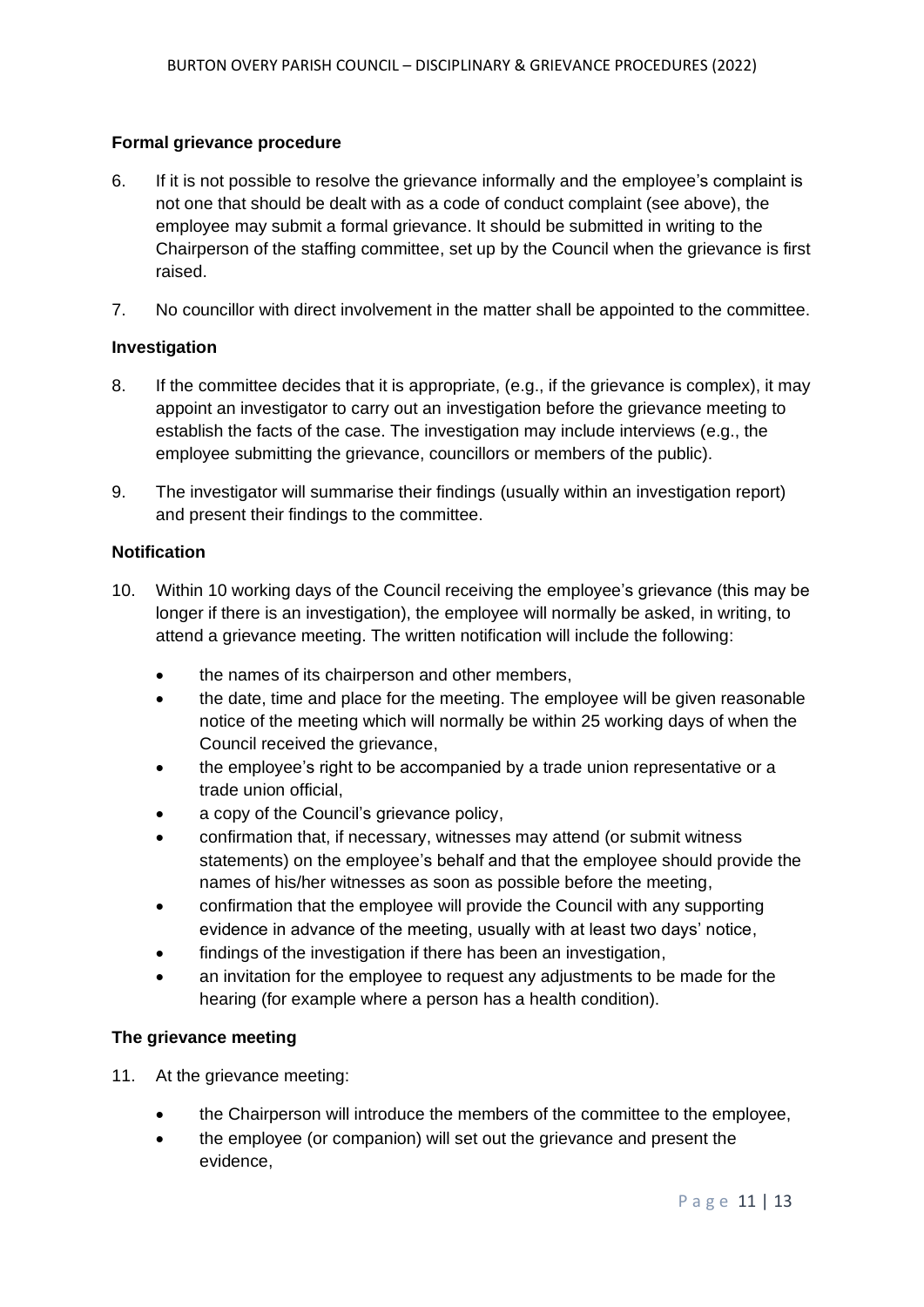- the Chairperson will ask the employee questions about the information presented and will want to understand what action does he/she wants the Council to take,
- any member of the committee and the employee (or the companion) may question any witness,
- the employee (or companion) will have the opportunity to sum up the case,
- a grievance meeting may be adjourned to allow matters that were raised during the meeting to be investigated by the committee.
- 12. The Chairperson will provide the employee with the committee's decision, in writing, usually within five working days of the meeting. The letter will notify the employee of the action, if any, that the Council will take and of the employee's right to appeal.

# **The appeal**

- 13. If the employee decides that his/her grievance has not been satisfactorily resolved by the committee, he/she may submit a written appeal to the Council. An appeal must be received by the Council within five working days of the employee receiving the committee's decision and must specify the grounds of appeal.
- 14. Appeals may be raised on a number of grounds, e.g.:
	- a failure by the Council to follow its grievance policy,
	- the decision was not supported by the evidence,
	- the action proposed by the committee was inadequate/inappropriate,
	- new evidence has come to light since the grievance meeting.
- 15. Where possible, the appeal should be heard by a panel of three members of the Council who have not previously been involved in the case. This includes the Investigator. However, for a smaller parish council this may not be possible. Under ACAS Guidelines for small Employers, if an organisation only has the same managers available to conduct an Appeal, as held the disciplinary, it would be appropriate for those three managers to do so. They would need to be able to demonstrate that they had conducted the Appeal in as impartial a manner as possible under the circumstances.
- 16. The employee will be notified, in writing, usually within 10 working days of receipt of the appeal of the time, date and place of the appeal meeting. The meeting will normally take place within 25 working days of the Council's receipt of the appeal. The employee will be advised that he/she may be accompanied by a trade union representative or a trade union official.
- 17. At the appeal meeting, the Chairperson will:
	- introduce the panel members to the employee,
	- explain the purpose of the meeting, which is to hear the employee's reasons for appealing against the decision of the staffing committee,
	- explain the action that the appeal panel may take.
- 18. The employee (or companion) will be asked to explain the grounds of appeal.